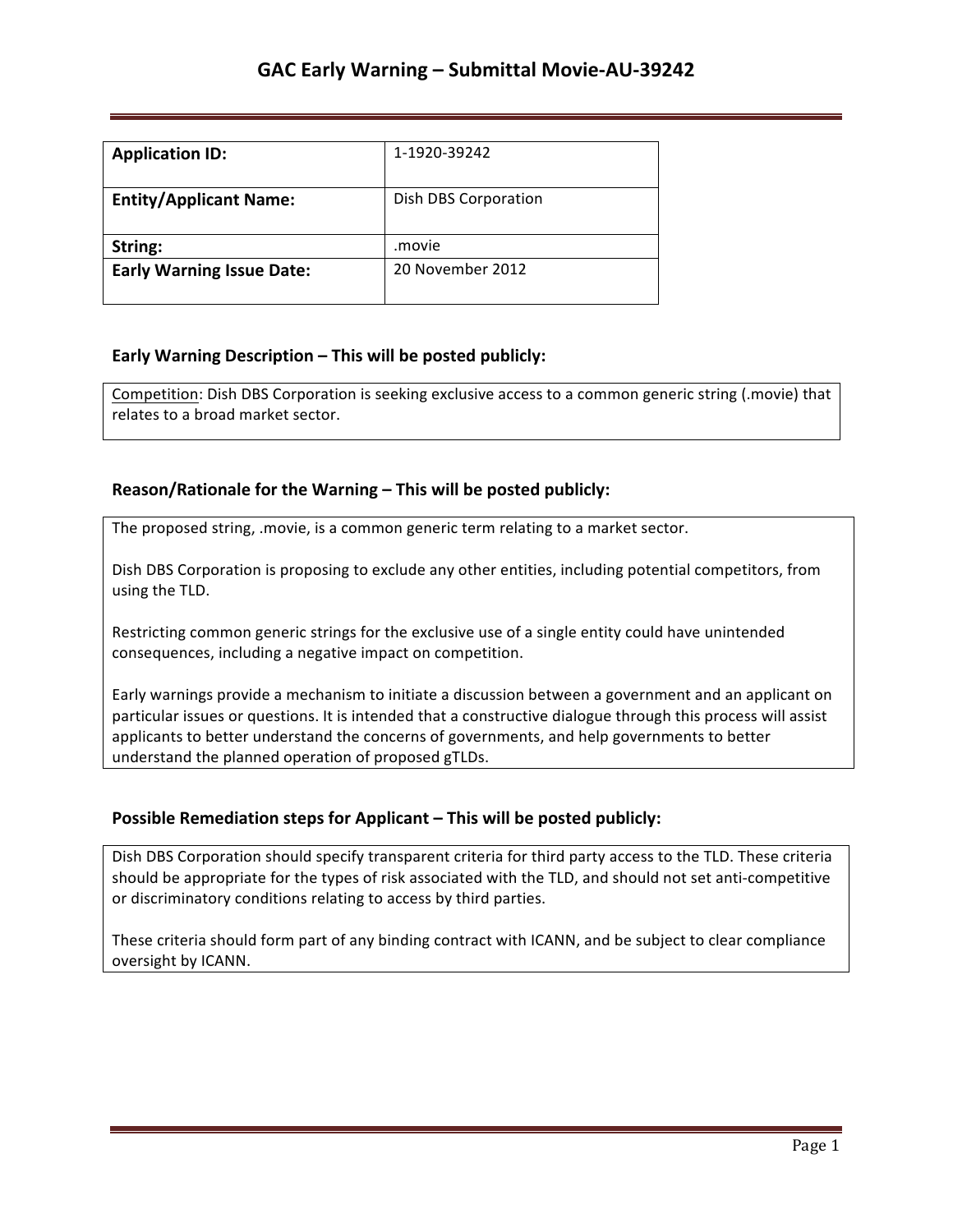## **Further Notes from GAC Member(s) (Optional) – This will be posted publicly:**

This Early Warning is from the Department of Broadband, Communications and the Digital Economy (DBCDE), on behalf of the Australian Government. In the first instance, communications and responses to this early warning should be emailed to gacearlywarning@gac.icann.org, with the text "Australian EW" and the application ID in the subject field.

# **INFORMATION FOR APPLICANTS**

# **About GAC Early Warning**

The GAC Early Warning is a notice only. It is not a formal objection, nor does it directly lead to a process that can result in rejection of the application. However, a GAC Early Warning should be taken seriously as it raises the likelihood that the application could be the subject of GAC Advice on New gTLDs or of a formal objection at a later stage in the process. Refer to section 1.1.2.4 of the Applicant Guidebook (http://newgtlds.icann.org/en/applicants/agb) for more information on GAC Early Warning.

# **Instructions if you receive the Early Warning**

**ICANN** strongly encourages you work with relevant parties as soon as possible to address the concerns voiced in the GAC Early Warning.

## **Asking questions about your GAC Early Warning**

If you have questions or need clarification about your GAC Early Warning, please contact gacearlywarning@gac.icann.org. As highlighted above, ICANN strongly encourages you to contact gacearlywarning@gac.icann.org as soon as practicable regarding the issues identified in the Early Warning. 

#### **Continuing with your application**

If you choose to continue with the application, then the "Applicant's Response" section below should be completed. In this section, you should notify the GAC of intended actions, including the expected completion date. This completed form should then be sent to gacearlywarning@gac.icann.org. If your remediation steps involve submitting requests for changes to your application, see the change request process at http://newgtlds.icann.org/en/applicants/customer-service/change-requests.

In the absence of a response, ICANN will continue to process the application as submitted.

#### **Withdrawing your application**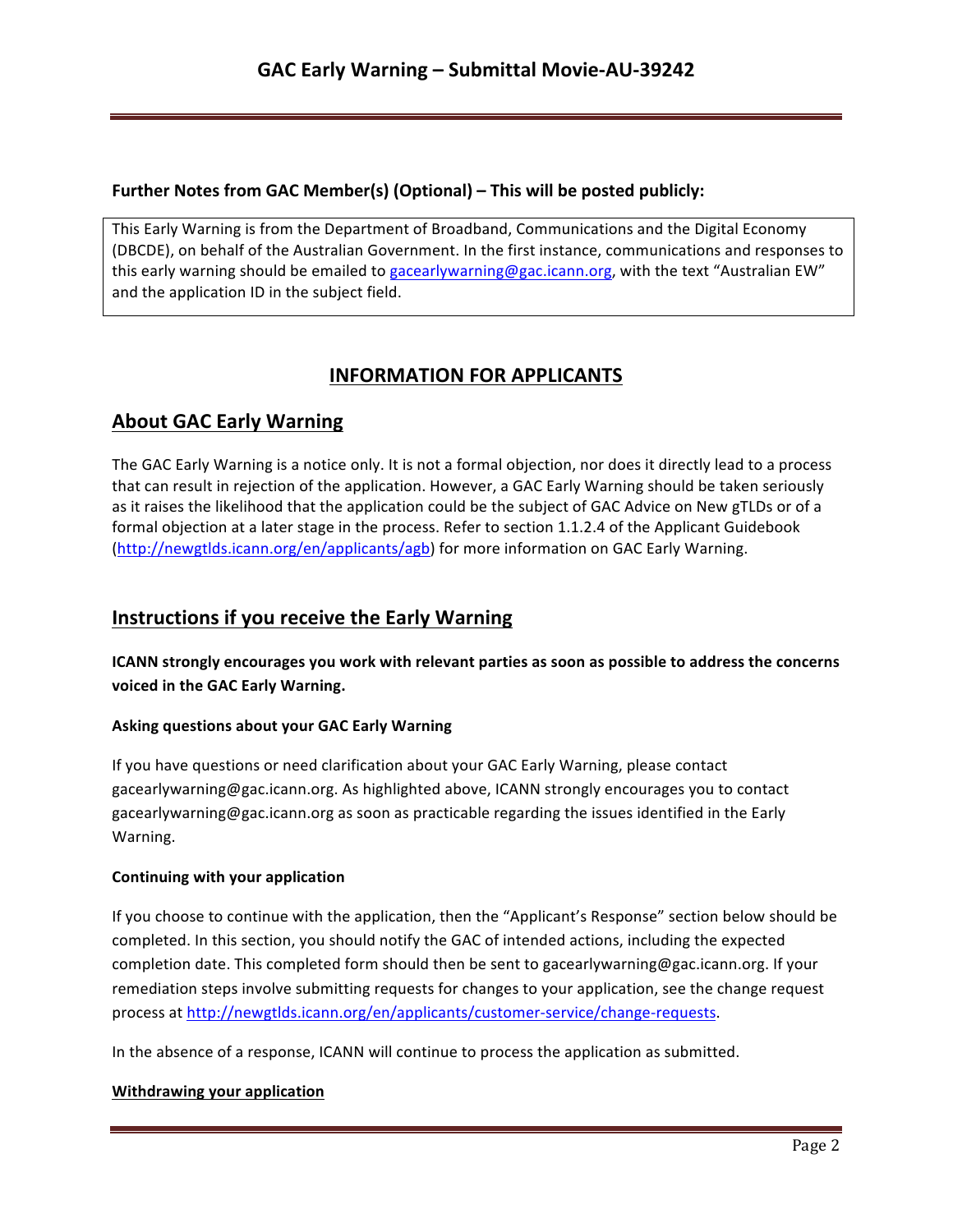# **GAC Early Warning – Submittal Movie-AU-39242**

If you choose to withdraw your application within the 21-day window to be eligible for a refund of 80% of the evaluation fee (USD 148,000), please follow the withdrawal process published at http://newgtlds.icann.org/en/applicants/customer-service/withdrawal-refund. Note that an application can still be withdrawn after the 21-day time period; however, the available refund amount is reduced. See section 1.5 of the Applicant Guidebook.

For questions please contact: **gacearlywarning@gac.icann.org** 

### **Applicant Response:**